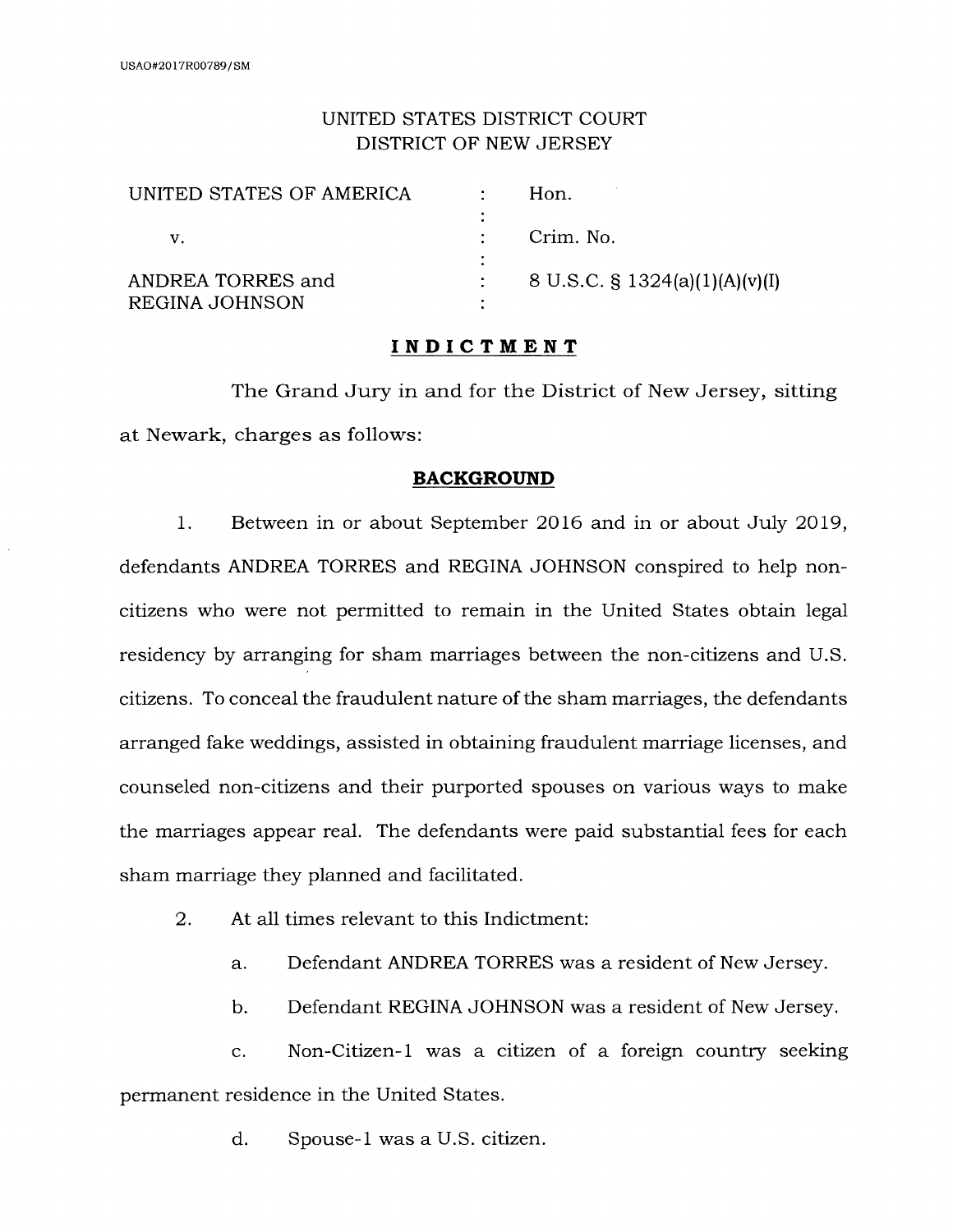#### **THE CONSPIRACY**

3. From in or about September 2016 through in or about July 2019, in Essex County, in the District of New Jersey, and elsewhere, defendants

#### **ANDREA TORRES and REGINA JOHNSON**

conspired with each other and others to encourage and induce one or more aliens to come to, enter, and reside in the United States, knowing and in reckless disregard of the fact that such coming to, entry, or residence in the United States was or would have been in violation of the law, and did so for the purpose of commercial advantage and private financial gain, contrary to Title 8, United States Code, Section 1324(a)(1)(A)(iv).

#### **GOAL OF THE CONSPIRACY**

4. The goal of the conspiracy was for defendants ANDREA TORRES and REGINA JOHNSON to attain commercial advantage and private financial gain by arranging sham or fraudulent marriages between non-citizens and U.S. citizens to allow the non-citizens to obtain legal residency in the United States, knowing that the non-citizens were not otherwise permitted to legally remain in the United States.

#### **MANNER AND MEANS OF THE CONSPIRACY**

5. It was part of the conspiracy that TORRES and JOHNSON:

a. Charged the non-citizens a substantial fee for the service of arranging the sham or fraudulent marriages;

b. Recruited and paid money to U.S. citizens to induce them to enter into the sham marriages that the defendants arranged for the non-citizens;

2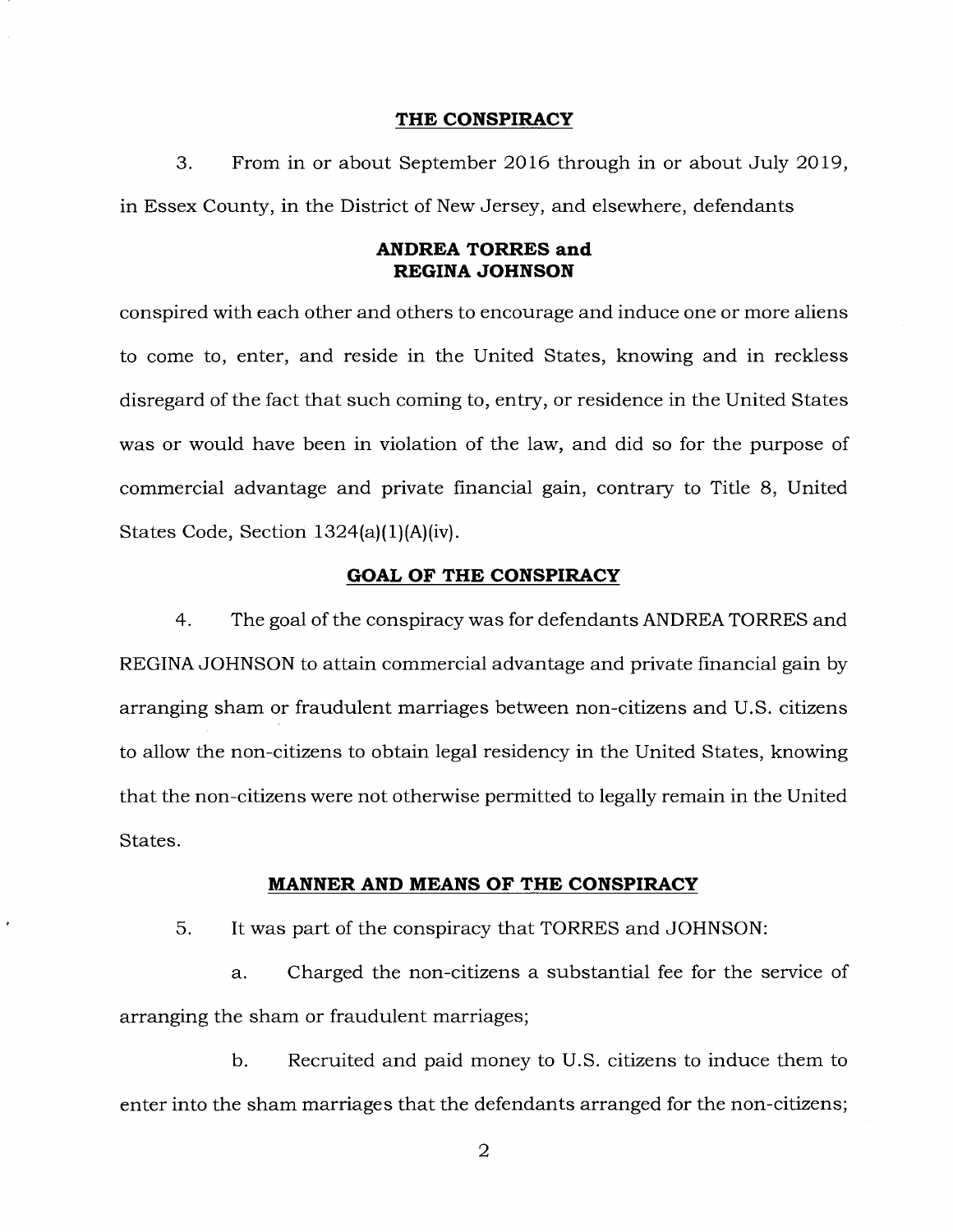c. Assisted the non-citizens and U.S. citizens in obtaining marriage licenses, procured on the basis of fraudulent misrepresentations;

d. Arranged for fake wedding ceremonies to make the sham marriages appear legitimate;

e. Advised the non-citizens and their fake spouses about various ways to create the appearance of a valid union and cohabitation; and

f. Helped the non-citizens to fill out and submit false federal forms required to initiate and process the non-citizens' applications for legal permanent residence status.

#### **OVERT ACTS**

6. In furtherance of the conspiracy and to achieve its objective, defendants TORRES and JOHNSON and others engaged in the following actions, among others, in the District of New Jersey and elsewhere:

a. In or about September 2016, TORRES introduced Non-Citizen-1 to U.S. Spouse-1. Non-Citizen-1 thereafter obtained a marriage license in the State of New York and married Spouse-1 on September 6, 2016.

b. The day after the fraudulent marriage, TORRES attended the fake couple's post-wedding party, during which Non-Citizen-1 paid TORRES approximately \$8,000 for her services in arranging the fraudulent marriage.

c. In or about June 2018, TORRES assisted Non-Citizen-1 with filling out a Form I-130 petition, which was necessary to obtain U.S. citizenship.

d. In or about October 2018, JOHNSON assisted an undercover law enforcement officer (the "UC"), posing as a non-citizen, with obtaining a

3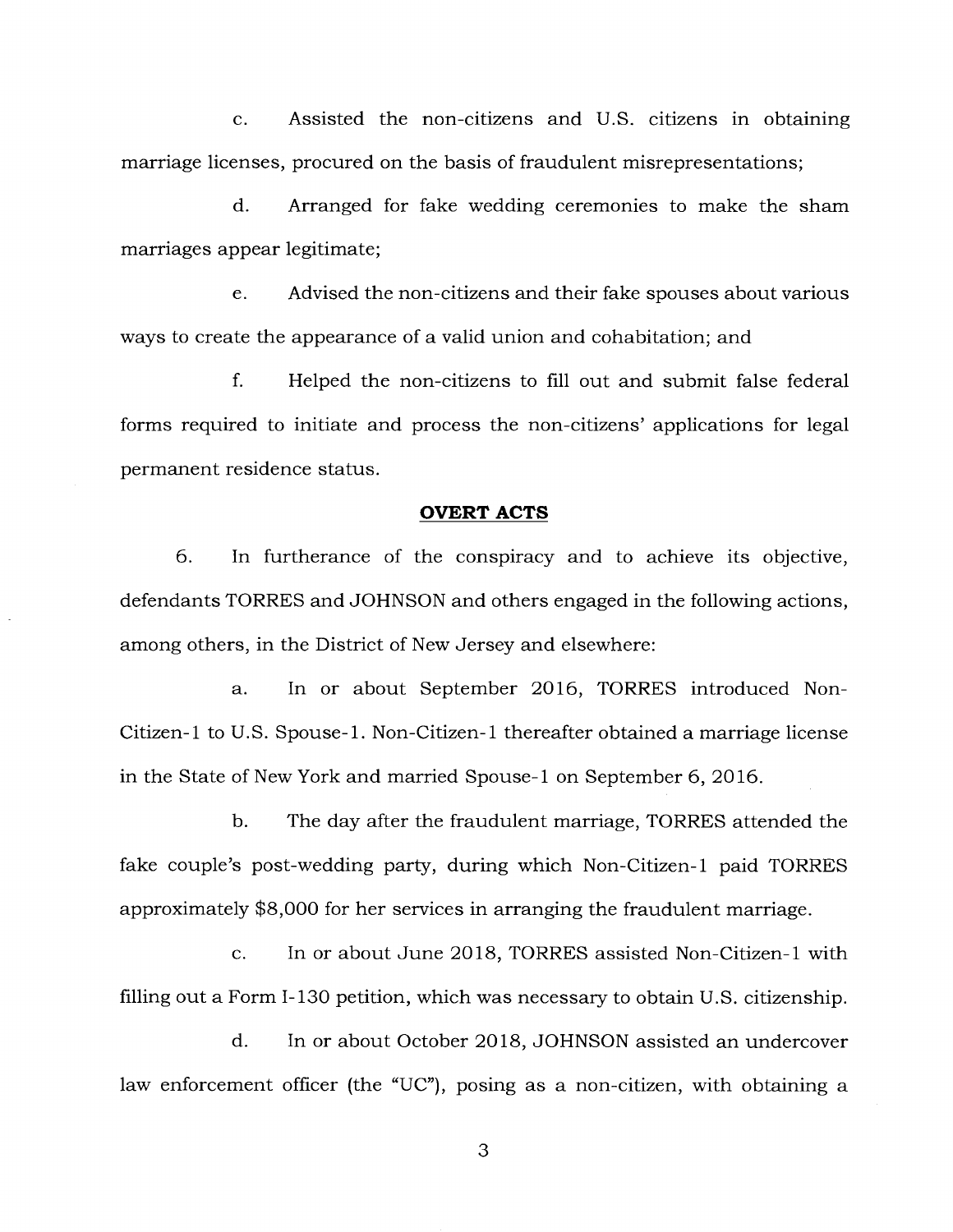fraudulent marriage license. Specifically, JOHNSON accompanied the UC and a fake spouse who was a U.S. citizen to a government office in Plainfield, New Jersey on or about October 30, 2018, where the UC applied for a marriage license.

e. On or about October 30, 2018, JOHNSON accepted approximately \$600 from the UC as payment to cover the cost of a fake wedding ceremony.

All in violation of Title 8, United States Code, Sections  $1324(a)(1)(A)(v)(I)$ and  $1324(a)(l)(B)(i)$ .

A TRUE BILL

FOREPERSON

PHILIP R. SELLINGER United States Attorney